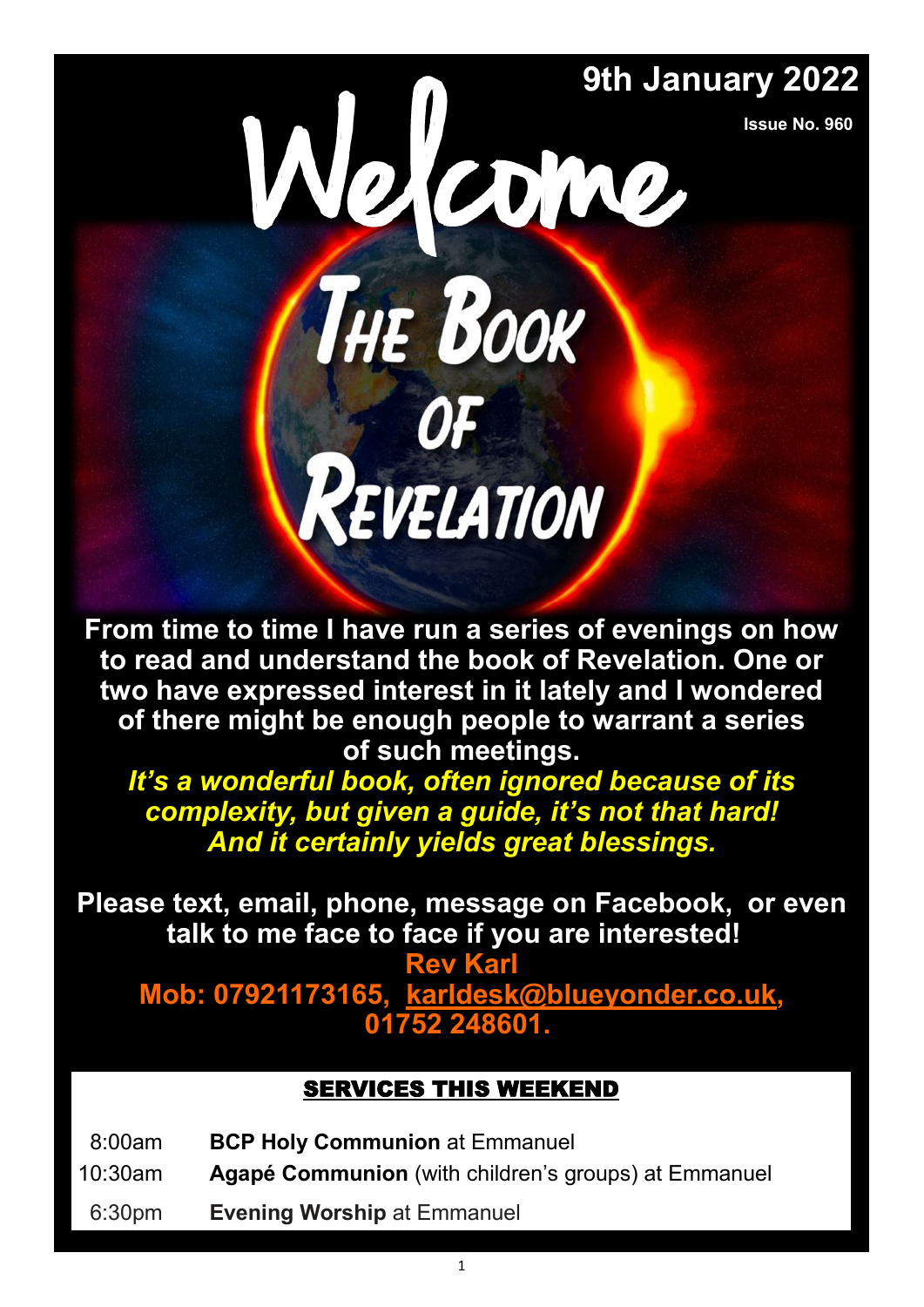# **MAGAZINE LINK**

## **<https://www.emmanuelplymouth.co.uk/Publisher/File.aspx?ID=300357>**

# **PARISH MAGAZINE**

Jan/Feb magazine online now! Click the link above. Paper copies also available in church

## **SERVICES**

**Sunday**



Emmanuel's Sunday services are shown on the front page. Please note, the 10.30am service is live on **[Facebook](https://www.facebook.com/emmanuelwithstpauls/)** and **[YouTube](https://www.youtube.com/channel/UCqTPdwPeUXD1TIFuG76xLfg)**.

**Monday – Thursday, plus Saturday**, **9am** Morning prayers on **[Facebook](https://www.facebook.com/emmanuelwithstpauls/)**

**Wednesday,** 10.30am Short agape service at Emmanuel

# **Monday – Sunday**, 9pm

A short service of Compline on **[Facebook](https://www.facebook.com/emmanuelwithstpauls/)**

**We thank God that the work here is enabled by generous financial provision from our congregation. Should you wish to contribute by cash or contactless, offering plates are placed at the back of the church. Alternatively there are forms at the back of church if members of the congregation wish to give by standing order.**

## **MISSION OF THE MONTH**

We are all called to serve God in different ways and engage with His purposes. The Mission Committee is hoping to encourage you in mission in 2022, whether to active service, to be prayer warriors or to give practical or financial support. In order to do this, we will continue with suggesting a 'Mission of the Month' for you to support. The Mission of the Month for January is the Naval and Military Bible Society. It strongly believes in the power of God's Word and exists to support the Services by supplying Bibles and other Christian resources to uniformed personnel, seafarers, and associated organisations, both in the UK and worldwide.

How can you support?

- **PRAY** see prayers on the back of the newsletter today, or to better inform your prayers, see the website nmbs.org.uk
- **DONATE** Giving an outright donation with the option of adding gift aid contact Dominie Burns

#### **LOOK OUT** for **[Rev Simon Springett](mailto:simonspringett@yahoo.com)**, chair of the trustee's slot about the charity in the Morning Service on Sunday 16 January

- **ATTEND** the Coffee Morning in aid of the Naval and Military Bible Society 10.30 Saturday 29 January at the back of church. Rev Simon Springett. the chair of the trustees will tell us more.
- **BUY** a delicious homemade cake or preserve at the coffee morning, or after the morning service on Sunday 30 January.

# **WEBSITE LINK**

**<https://www.emmanuelplymouth.co.uk/>**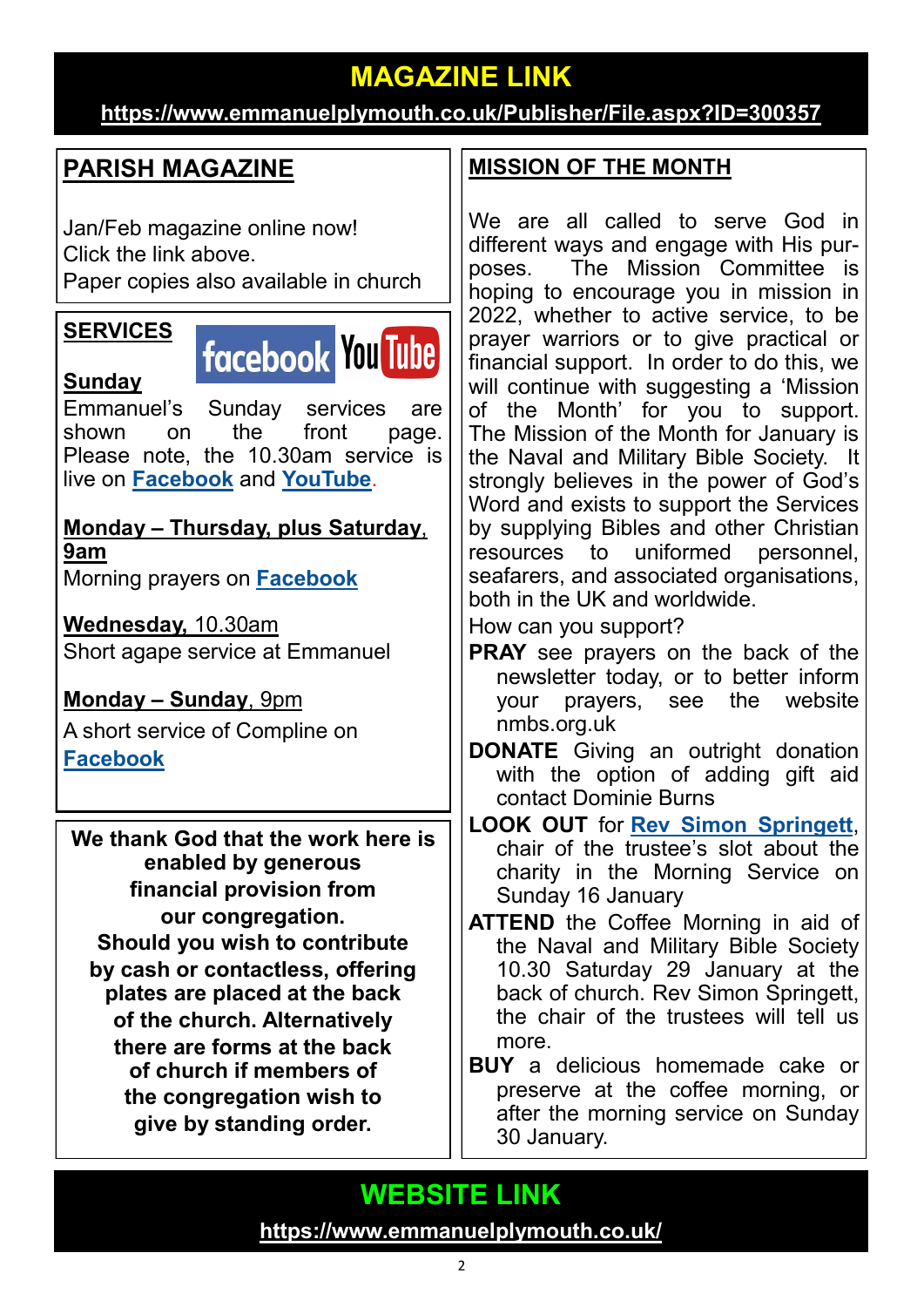# **YOU TUBE SUNDAY SERVICE STREAMING LINK**

**<https://www.youtube.com/channel/UCqTPdwPeUXD1TIFuG76xLfg>**

## **THE WHOLE EMMANUEL CATALOGUE**

You need a lawn fertiliser spreader (or an electric drill, or temporary space in a freezer, or a 50m tape measure or ...) but don't have one? Borrowing from a friend saves an unnecessary purchase, saves resource worldwide, saves space in our garages and gives a chum the satisfaction of helping out.

Now you can use the power of the World Wide Web to make this happen easily – just join the Whole Emmanuel Catalogue WhatsApp group via this link - **[https://](https://chat.whatsapp.com/EsX5zmY5NT574UB3V5pSVB) [chat.whatsapp.com/EsX5zmY5NT574UB3V5pSVB](https://chat.whatsapp.com/EsX5zmY5NT574UB3V5pSVB)** or by pointing your smartphone camera at the QR code. Then just post your request, and if someone can help, they probably will!

Cement mixer anyone?

For more information, see **[Simon Springett](mailto:simonspringett@yahoo.com)**

### **THE BEREAVEMENT JOURNEY**

Commencing mid January 2022, a series of six sessions will be offered, looking at the Bereavement Journey. Whilst we would like to run the course face to face, in the light of Omicron, it may prove necessary to move it online, using Zoom. The sessions are designed to help people work through their grief and are suitable for anyone who has lost someone close to them at any time. The format for the first five sessions will be two short films produced by Holy Trinity Church Brompton, followed by a time of discussion, wherein you can say as little or as much as you feel comfortable with. The final sixth session is optional and will cover faith questions in bereavement from a Christian perspective.

If you, or someone you know, would like to know more, please contact **[Kathryn](mailto:kmcguinness59@gmail.com)  [McGuinness](mailto:kmcguinness59@gmail.com)** or refer to the church's website where a link to a short promotional film can be found.

## **RON'S ECO-TIPS**

We hope to jog minds each week about 'Saving the planet.' This week…...

'Did you turn off the lights including any pilot lights on your television before you came out?

# **WEBSITE LINK**

**<https://www.emmanuelplymouth.co.uk/>**

3